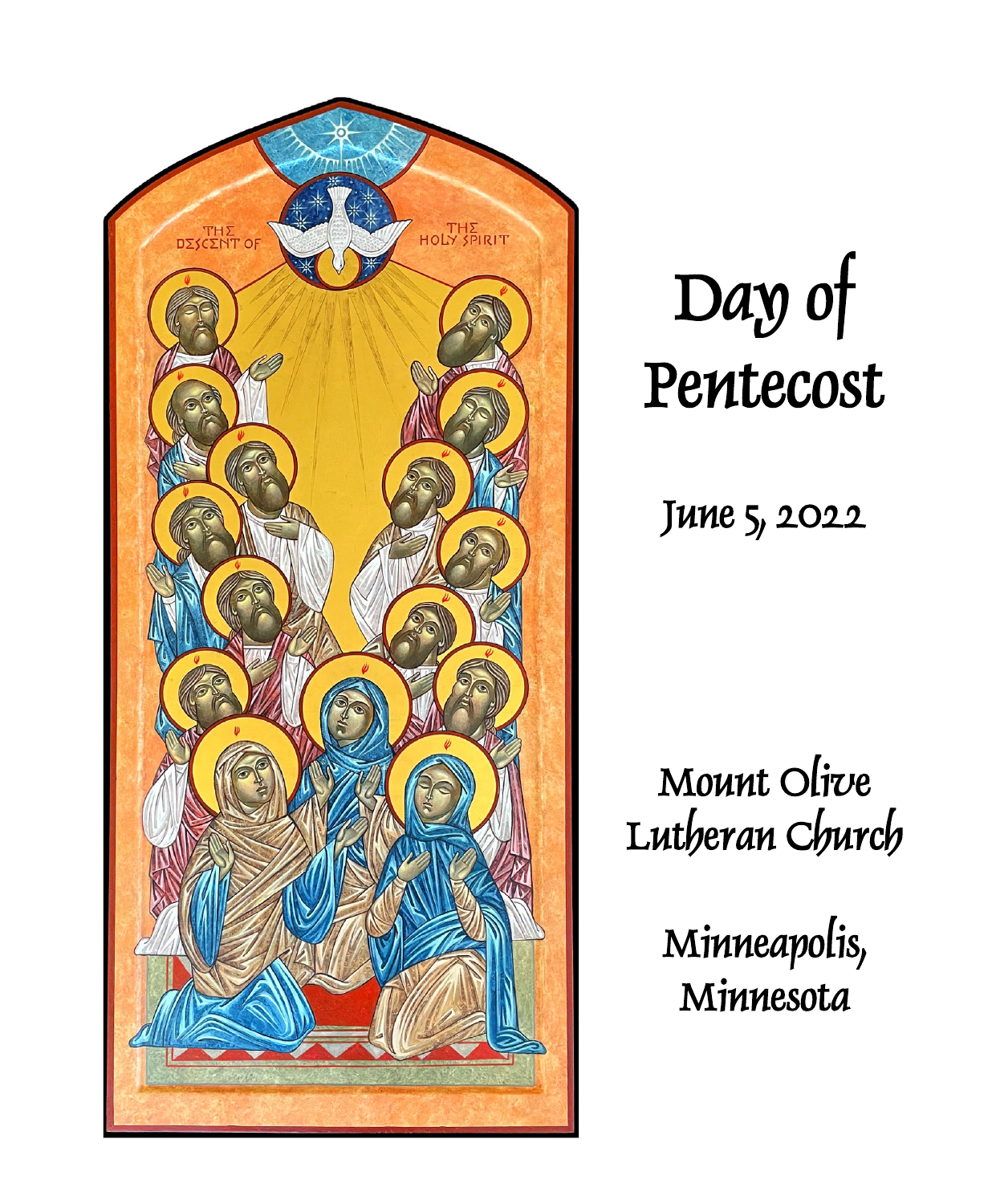# Welcome to Worship at Mount Olive!

Mount Olive is a congregation of the Evangelical Lutheran Church in America. It is a community in and of the city where all are welcome in every aspect of congregational life. We believe that worship is central to our life together, that our weekly gathering around Word and Sacrament strengthens us for our work as people of God in this and in every place.

An elevator to the lower and street levels can be found at the northwest corner of the education wing. Restrooms are located on the main floor and lower level. Turn right as you exit the narthex, then turn left. Restrooms are at the end of the hall, next to the elevator. Please ask an usher if you need assistance!

**Mount Olive is equipped with a hearing assist loop.** If you use a hearing aid equipped with a T-Coil, switch your device to T-Coil to access. If your aid does not have that option, small headsets are available. Ask an usher for assistance.

 **Helps for following the liturgy:** Numbers marked with the word "page..." in small case are in the front portion of the hymnal at the bottom left and right corners of the page. Numbers marked with the word "HYMN..." are in the back portion of the hymnal in the upper left and right corners of the page. Note that the psalms are numbered as hymns 1-150.

# Focus on the Season: Day of Pentecost, year C

 An ancient Hebrew harvest festival that came to be associated with the giving of God's law at Mount Sinai, Pentecost became for Christians the occasion for the gift of the Holy Spirit to the Church. The Spirit is the power of the risen Christ in our midst, claiming us in Baptism, feeding us at Communion, and sending us into the world to be bearers of that divine Word that can raise the dead to new life.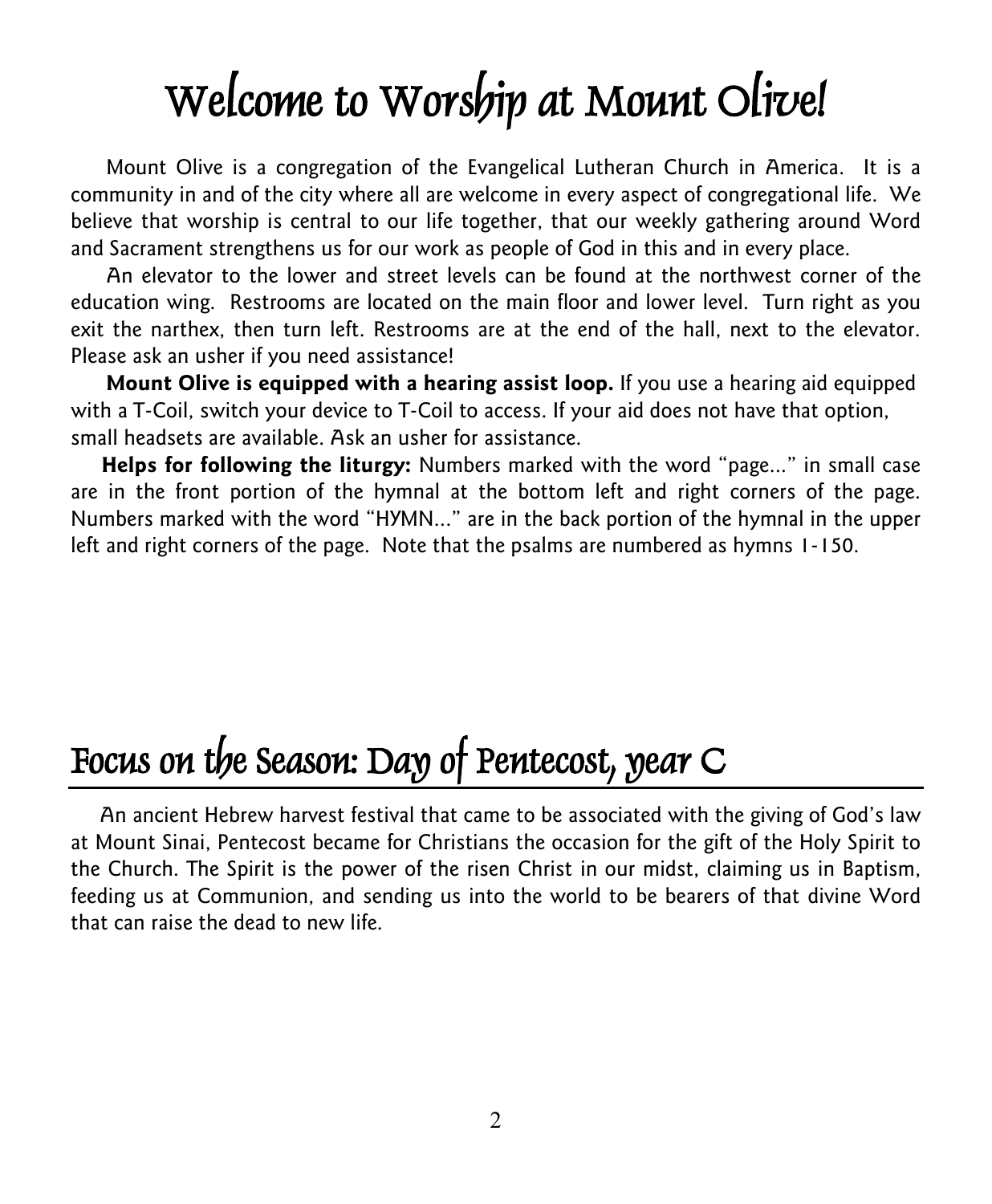# Day of Pentecost June  $5, 2022 + 10:00$  a.m.

# The Preparation

| PRELUDE:                        |  | Theme and variations on VENI CREATOR                       | Maurice Duruflé |
|---------------------------------|--|------------------------------------------------------------|-----------------|
| AT THE PROCESSION               |  | Standing to face the cross as it is carried into the nave. |                 |
| "Creator Spirit, Heavenly Dove" |  |                                                            | <b>HYMN 577</b> |
| Stanza I - Choir                |  | Stanza $4$ – Treble voices                                 |                 |
| Stanza 2 – Pulpit side          |  | Stanza $5 -$ Low voices                                    |                 |
| Stanza 3 - Lectern side         |  | Stanzas 6, $7 - All$                                       |                 |

#### GREETING AND PRAYER OF THE DAY

P The grace of our Lord Jesus Christ, the love of God, and the communion of the Holy Spirit be with you all.



#### C **And also with you.**

P Let us pray. God our creator, the resurrection of your Son offers life to all the peoples of earth. By your Holy Spirit, kindle in us the fire of your love, empowering our lives for service and our tongues for praise, through Jesus Christ, our Savior and Lord, who lives and reigns with you and the Holy Spirit, one God, now and forever.

C **Amen**

# The Liturgy of the Word

#### FIRST READING: Acts 2:1-21 *(seated)*

*Today a portion of this reading will be read in several languages, including (at least) Spanish, German, Slovak, Norwegian, Swedish, Swahili, and Finnish.*

*Response:* C **Thanks be to God.**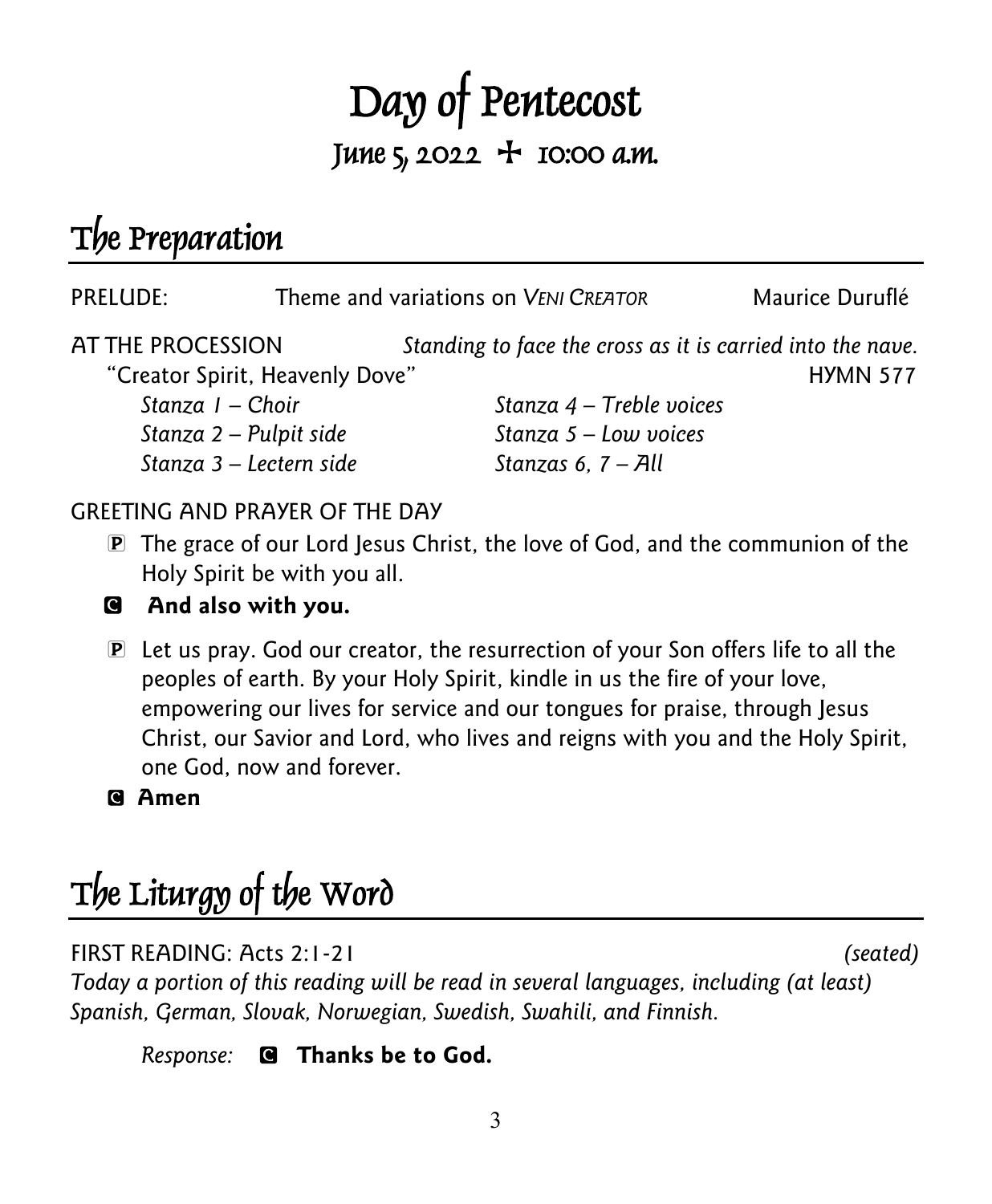#### PSALMODY: Psalm 104:24-34

*The antiphon is sung by the choir at the beginning and after verses 26, 29, 32, and 34.*

*The verses are sung by all, using the following tone:*



SECOND READING: Romans 8:14-17 *(seated) Response:* C **Thanks be to God.**

#### GOSPEL ACCLAMATION *(standing)*

*Choir: Alleluia. Come, Holy Spirit, fill the hearts of your faithful people and set them on fire with your love.*



HOLY GOSPEL: John 14:8-17, 25-27

*Response after the announcement:* C **Glory to you, O Lord.**

*Response after the conclusion:* C **Praise to you, O Christ.**

*The Acclamation is sung again. Please remain standing until the invocation is pronounced.*

SERMON **Known But Unknown** Pastor Crippen

*Silence follows the sermon.*

HYMN OF THE DAY *(standing)*  "O Holy Spirit, Enter In" North Control of the Holy HyMN 786

# Affirmation of Faith: Rite of Confirmation page 234

+ *Sedona Irene Gutierrez Crosby, Audrey Marie Crippen, Austin Santiago Gutierrez Crosby, Ivy Rebecca Treitler* +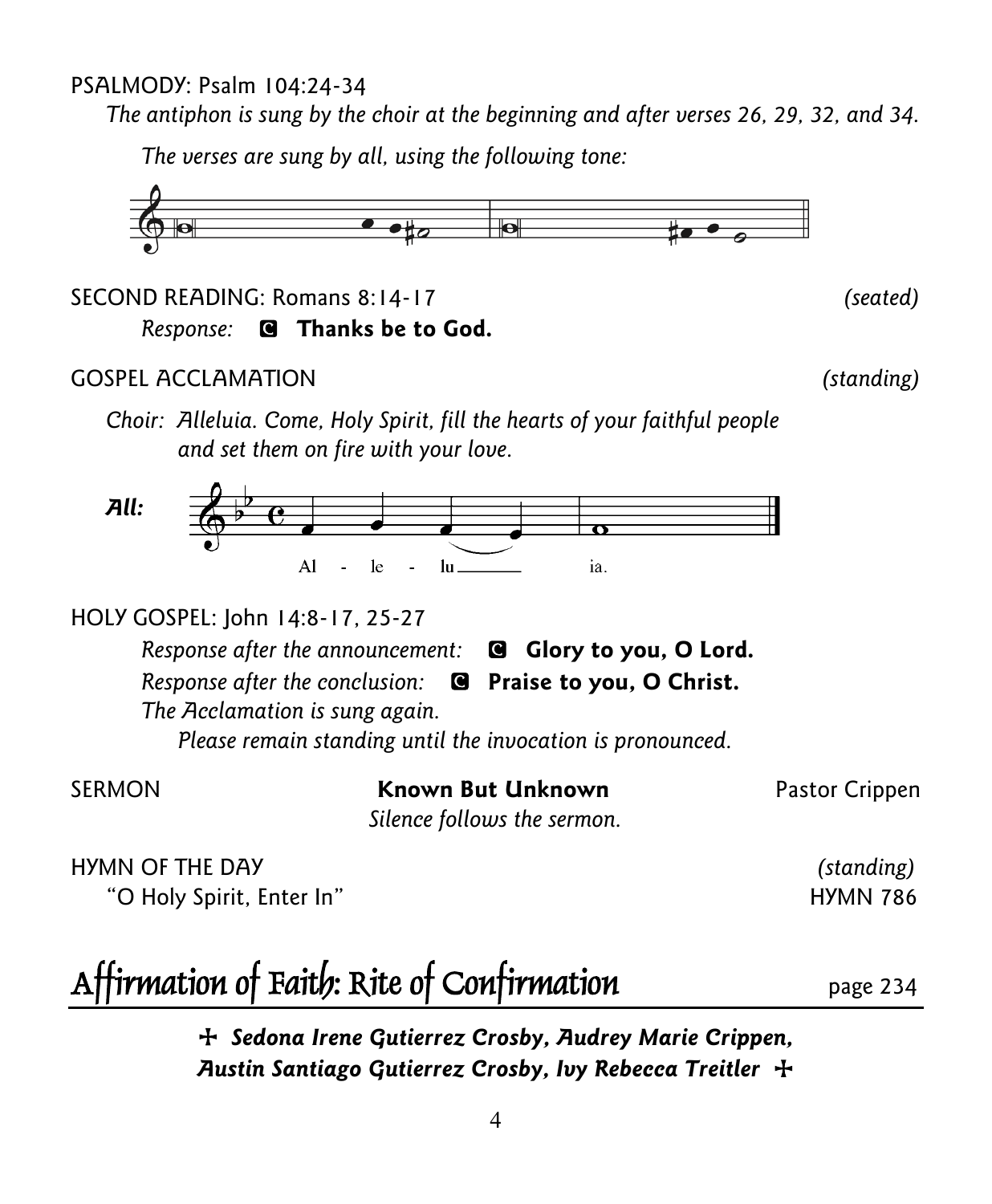#### PRAYERS OF INTERCESSION *(standing)*

*Response:* C **hear our prayer.**

#### **PEACE**

*You are invited to share God's peace with those around you.*

## The Liturgy of the Eucharistic Meal

#### AT THE OFFERING *(seated)*

| "O Holy Spirit, Praise to You                                         | Howard Helvey |
|-----------------------------------------------------------------------|---------------|
| O Holy Spirit, Flowing Light, of sun's gold sheen and mirror's bright |               |
| Reflect in us your clear delight: O Holy Spirit, praise to you.       |               |
| O Holy Spirit, Wisdom's Fire, of leaping flame and steeple's spire,   |               |
| Uplift our intellects' desire: O Holy Spirit, praise to you.          |               |
| O Holy Spirit, Healing Balm, of scent-filled air and salving calm,    |               |
| Distill our tears to crystal psalm: O Holy Spirit, praise to you.     |               |
| O Holy Spirit, Heavenly Dove, reach through the lattice of your love  |               |
| And train us toward the life above: O Holy Spirit, praise to you.     |               |
| O Holy Spirit, Paraclete, make stronger our hands and swift our feet  |               |
| To serve the Christ in all we meet: O Holy Spirit, praise to you.     |               |
| - Mary Louise Bringle, based on the writings of Hildegard von Bingen  |               |

#### OFFERTORY *(standing)*

"Hail Thee, Festival Day" Theory of the Second Hymn 394 *Refrain: All Stanza 1 (Pentecost) – Treble voices Stanza 4 – Low Voices Stanza 2 (Pentecost) – Low voices Stanzas 5, 6 – All Stanza 3 – Treble voices*



#### GREAT THANKSGIVING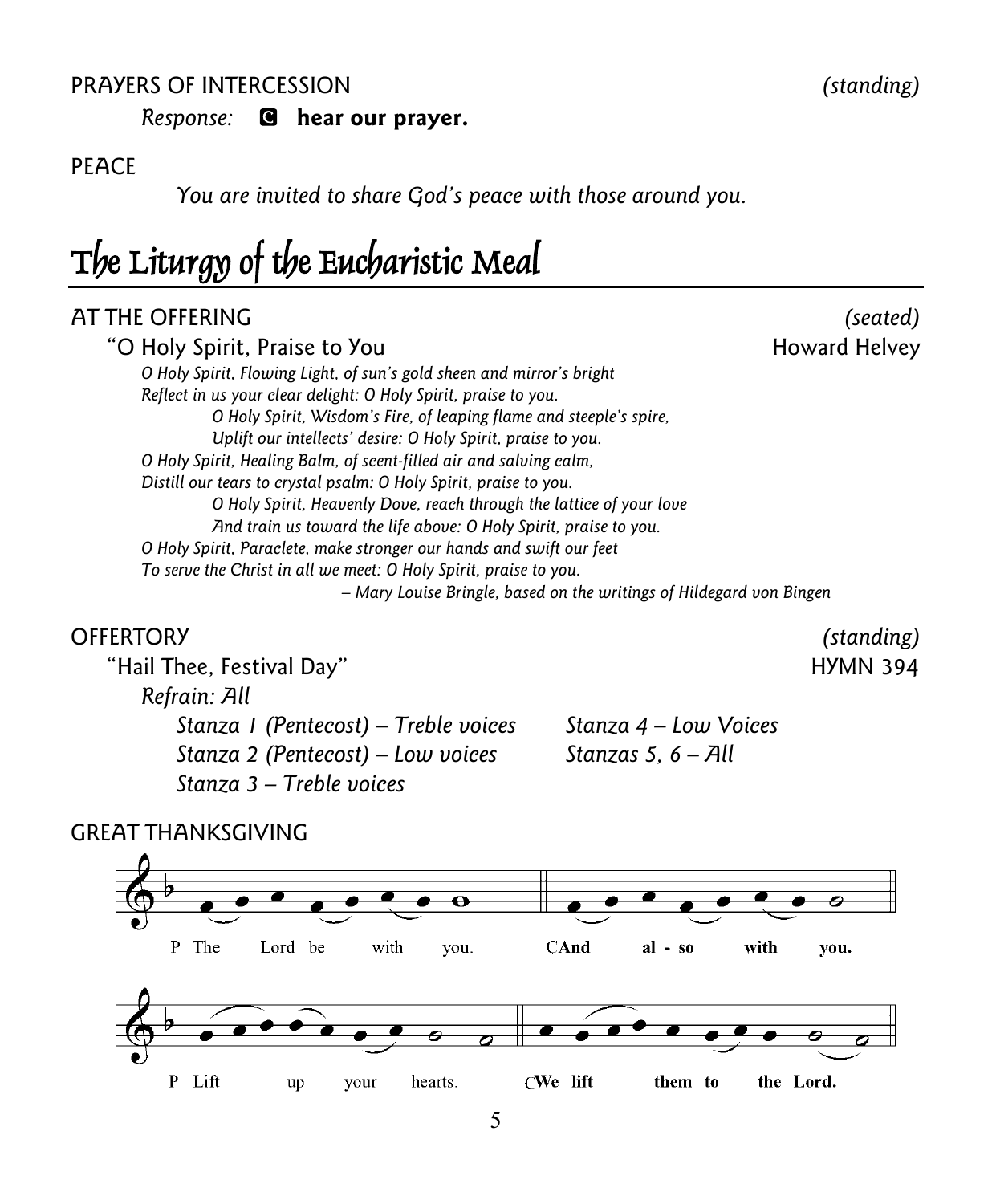

P It is indeed right, our duty and our joy … their unending hymn:

Sanctus

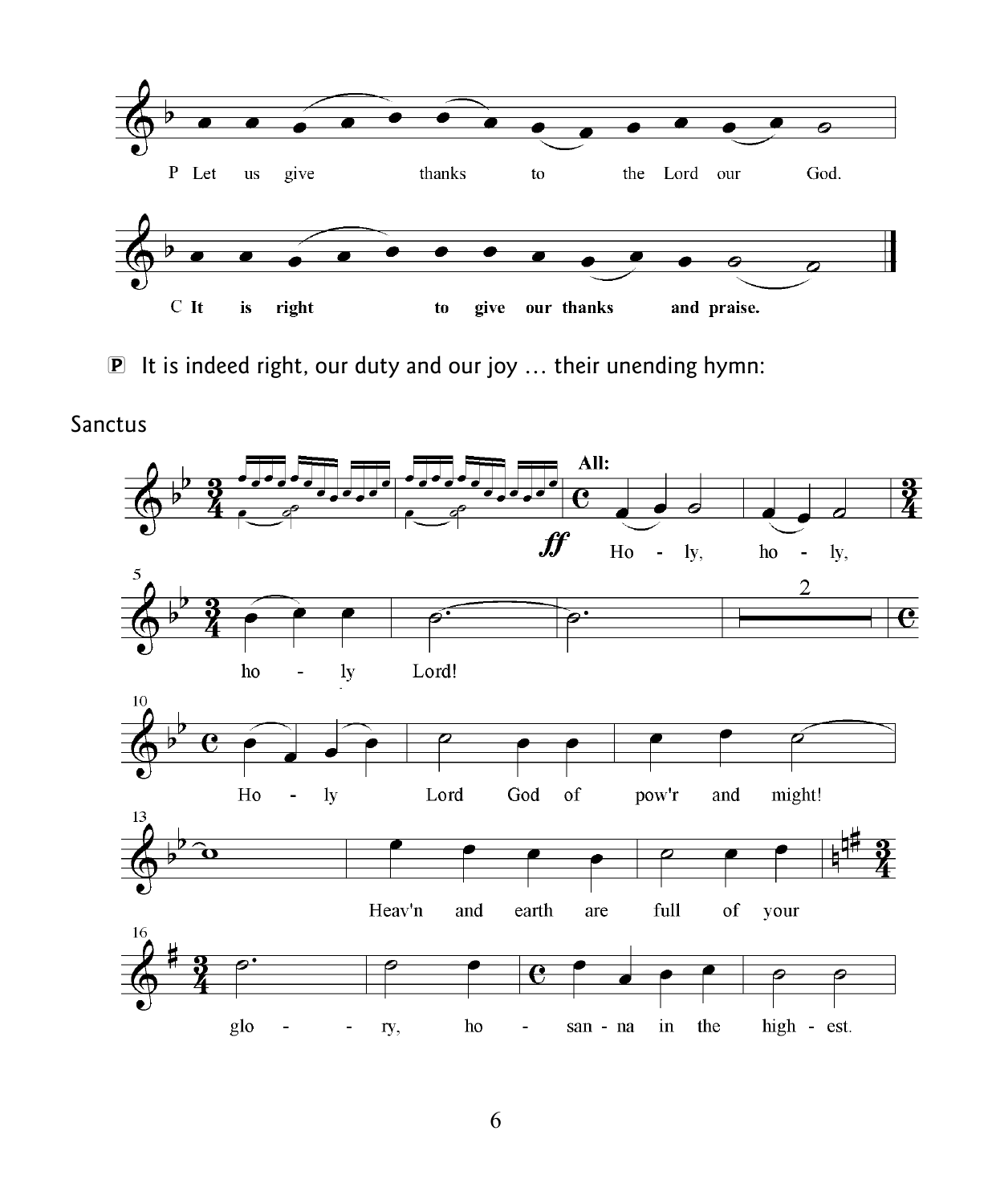

Eucharistic Prayer

P Holy God, holy and mighty . . . until he comes.

#### C **Christ has died. Christ is risen. Christ will come again.**

P With this bread and cup . . . sins and sorrows will be no more.

#### C **Amen. Come, Lord Jesus.**

- P Send upon us and this meal, . . . bounty with all the world.
- C **Amen. Come, Holy Spirit.**
- P Receive our praise and petitions . . . now and forever.
- C **Amen**

Lord's Prayer

"Our Father in heaven…" *(chanted by all on a single tone)* page 201

#### AT THE COMMUNION *(seated)*

*If you are unable to come forward, please alert an usher, and the ministers will bring the meal to you.* 

"Christ Our Passover"

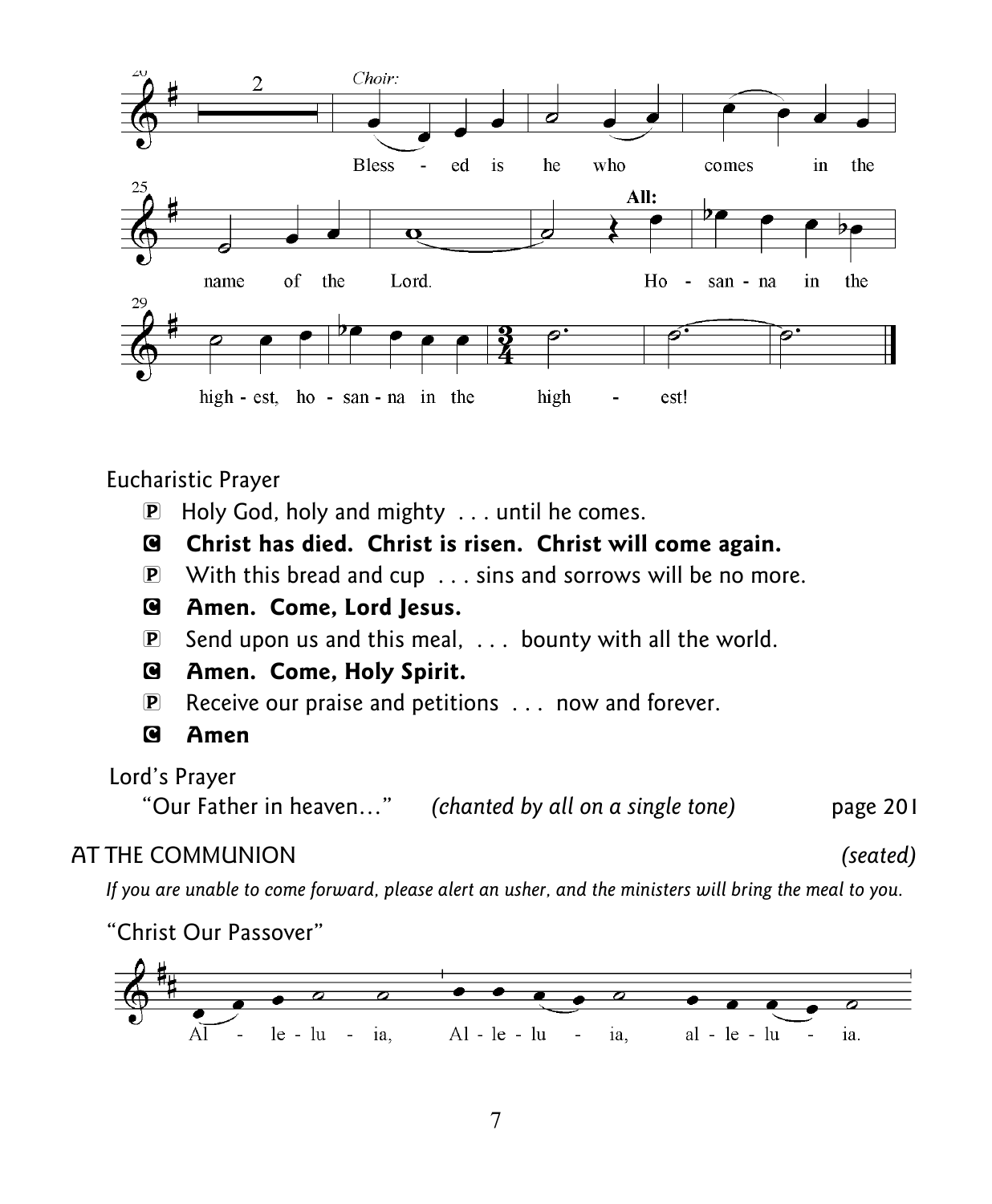

Setting: From New Plainsong; David Hurd (b. 1950) ©GIA. Used by permission.

"O Day Full of Grace" and the state of the HYMN 627 *Stanza 1 – All Stanza 4 – Treble voices Stanza 2 – Low voices Stanza 5 – All Stanza 3 – All, in harmony*

"Come, Holy Ghost, God and Lord" The Come of HYMN 395 *Stanza 1 – Treble voices; All at refrain Stanza 2 – Low voices; All at refrain Stanza 3 – All* 

TABLE BLESSING *(standing)*

*Response:* C **Amen.**

PRAYER AFTER COMMUNION *Response:* C **Amen.**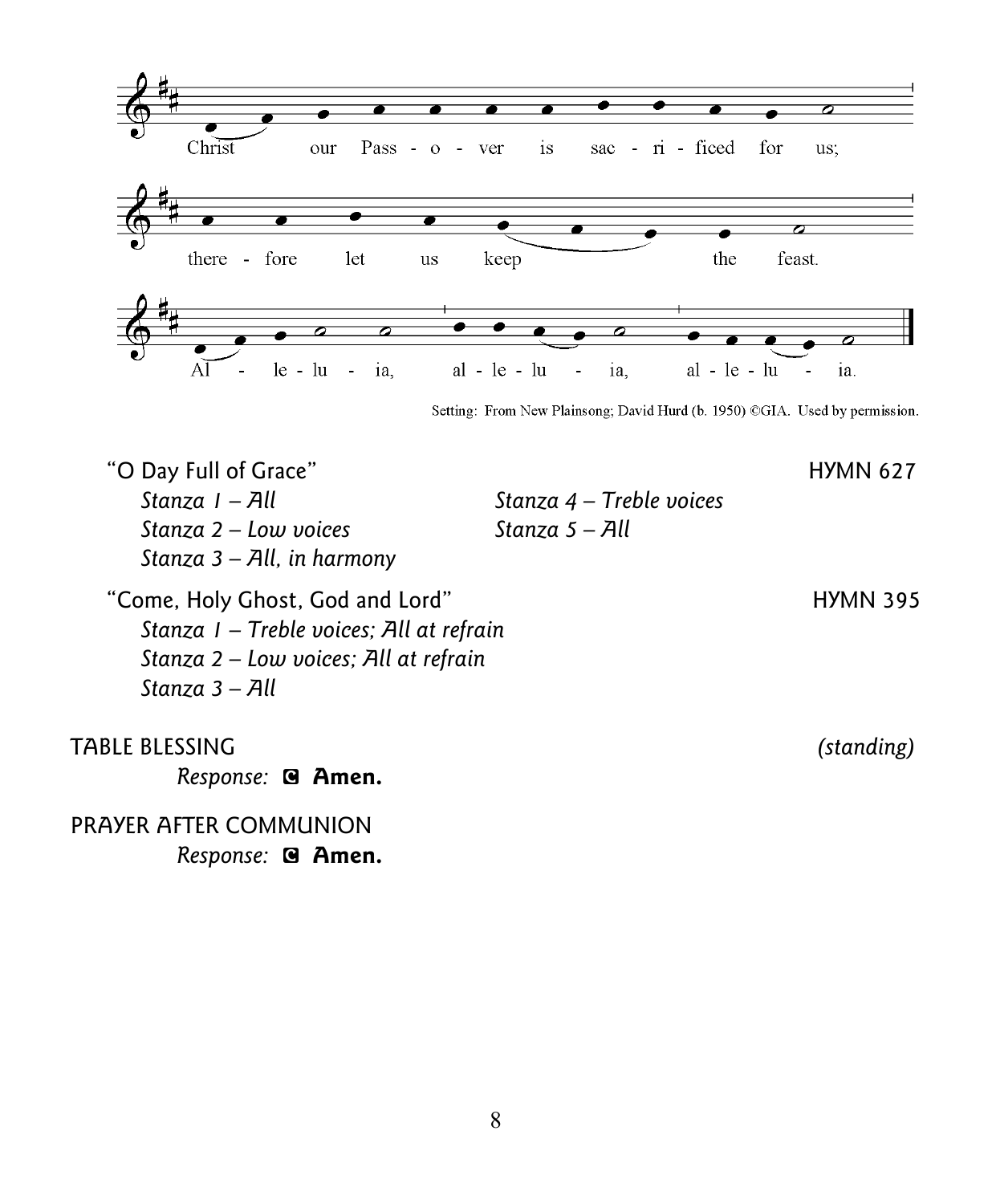### **Sending**

*The Sacrament of our Lord's Body and Blood is sent to those unable to be present at our celebration.* 

- P We send you forth bearing these holy gifts, that they may also share in the communion of Christ's body and blood.
- C **We who are many are one body in Christ, sharing one bread, one cup.**

BLESSING

*Response:* C **Amen.**

DISMISSAL

- A Go in peace to love and serve as Christ.
- C **Thanks be to God!**

POSTLUDE: Improvisation

*Flowers on the altar today are given to the glory of God by Joseph & Mary Crippen, in celebration of their 35th wedding anniversary, and by Walter & Marian Cherwien, in celebration of their 70th wedding anniversary.*

#### *Participants in the Polyglot Reading*

*Austin Crosby - Spanish; Sedona Crosby - Spanish; Consuelo Crosby – Spanish; Harry Eklund - Swedish; Jeanette Eklund - Finnish; Margaret Gohman - Spanish; Eunice Hafemeister - German; Art Halbardier - Slovak; Dwight Penas - Norwegian; Lisa Ruff - Spanish; Carolyn Hellerich - Swahili*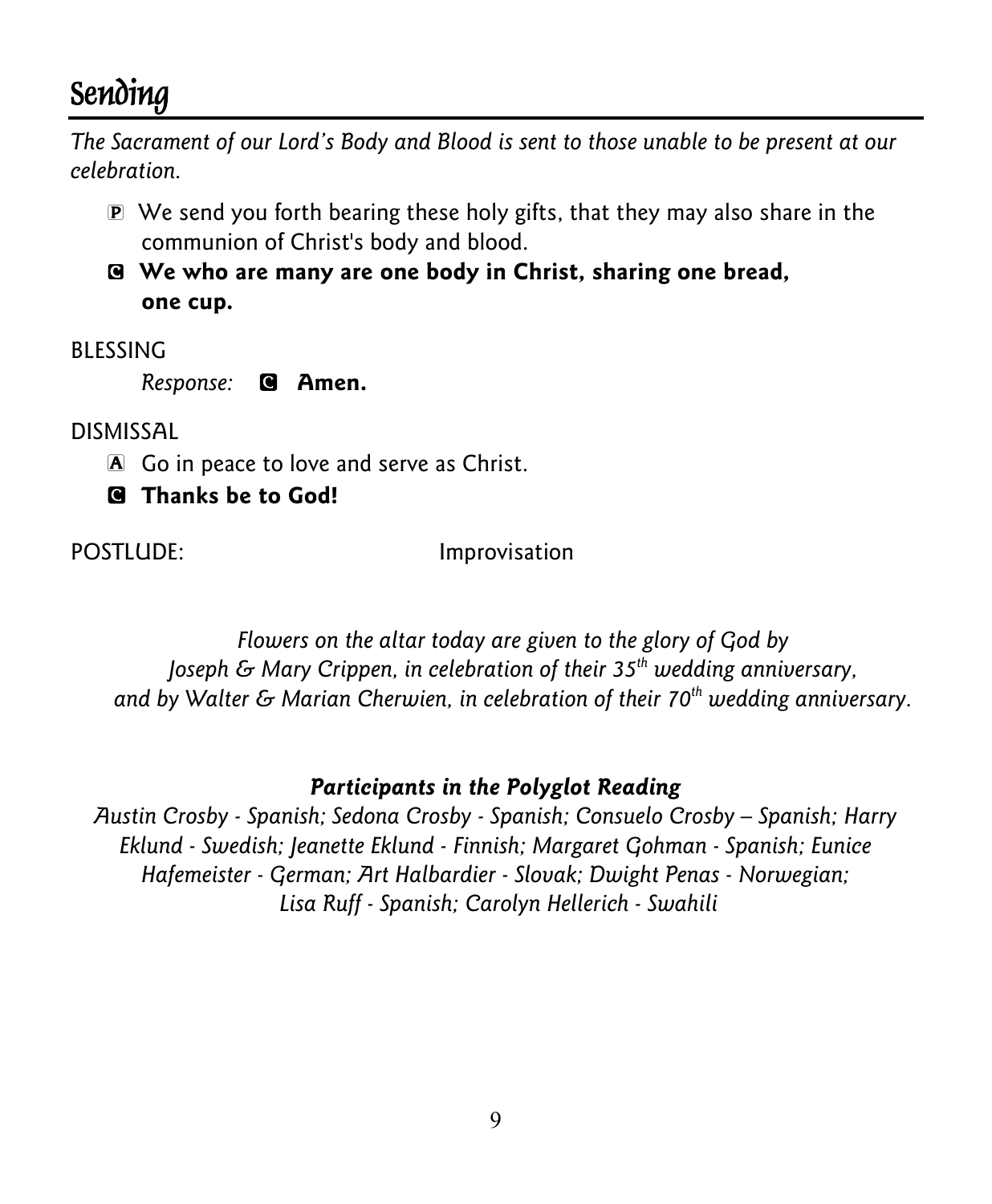### **WORSHIP LEADERS**

| Presiding Minister & Preacher | Pastor Joseph Crippen                 |
|-------------------------------|---------------------------------------|
| Organist                      | <b>Cantor David Cherwien</b>          |
| <b>Sacristan</b>              | Al Bipes                              |
| <b>Assisting Minister</b>     | <b>Bob Wick</b>                       |
| <b>Crucifer</b>               | Matt McCuen                           |
| <b>Eucharistic Minister</b>   | Kat Campbell Johnson                  |
| Oboe                          | Wes Huisinga                          |
| <b>Communion Ministers</b>    | Al Bipes, Judy & Walt Hinck, Rob Ruff |
| Livestream                    | Carolyn Hellerich                     |
| Lector                        | Judy Hinck                            |
| <b>Acolytes</b>               | Adam Krueger, Patsy Holtmeier         |
| <b>Ushers</b>                 | Carol Martinson, Andrew Andersen,     |
|                               | Melissa Stone                         |
| <b>Altar Guild</b>            | Cynthia Prosek, Bonnie McLellan       |
|                               |                                       |

# **WORSHIP LEADERS FOR NEXT SUNDAY, JUNE 12**<br>**Presiding Minister & Preacher** Pastor Joseph Crippen

| residing Minister & Preacher | Pastor Joseph Crippen                    |
|------------------------------|------------------------------------------|
| Organist                     | <b>Cantor David Cherwien</b>             |
| <b>Sacristan</b>             | Tom Olsen                                |
| <b>Assisting Minister</b>    | Vicar Andrea Bonneville                  |
| Crucifer                     | Eric Zander                              |
| <b>Communion Ministers</b>   | Allen Dundek, JoEllen Kloehn, Don Luther |
| Livestream                   | Dan Hellerich                            |
| Lector                       | Steve Berg                               |
| <b>Acolytes</b>              | Elaine Halbardier, Austin Crosby         |
| Ushers                       | David Anderson, Irene Campbell,          |
|                              | Chuck Reyer                              |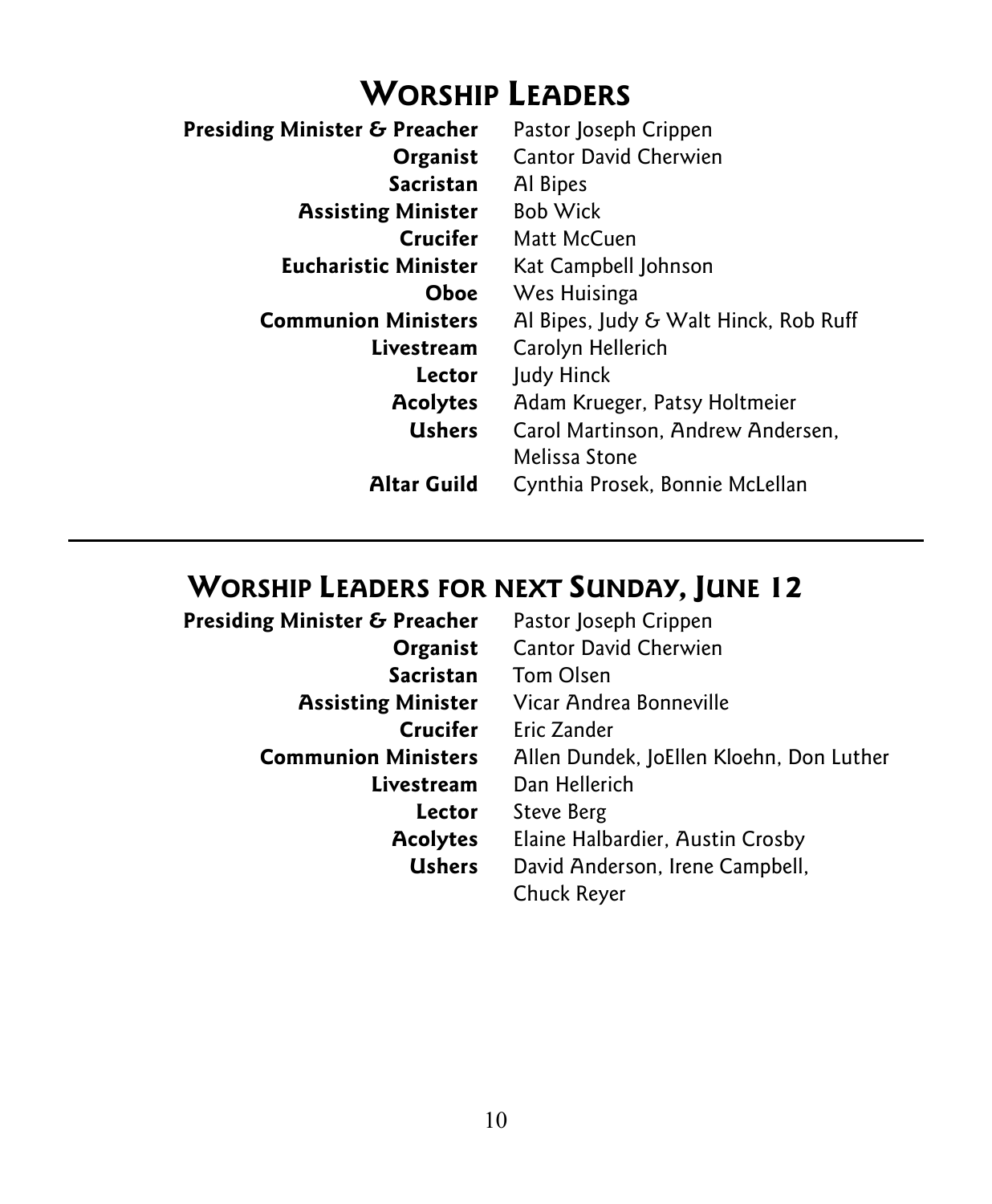### **THIS WEEK AT MOUNT OLIVE**

#### *Sunday, June 5* – Day of Pentecost (with Rite of Confirmation)

*10:00 am Holy Eucharist (also streamed online),* followed by coffee and fellowship *4:00 pm Vespers,* with Bach Cantata 78 and Pachelbel *Magnificat*

#### **Tuesday, June 7**

Noon Bible Study (in person and online)

#### **Wednesday, June 8**

10:00 am Staff meeting

#### **Thursday, June 9**

7:00 pm Narcotics Anonymous

#### **Friday, June 10**

7:00 pm Recovery Group

#### **Saturday, June 11**

9:00 am Gardening Day (volunteers welcome!) 10:00 am Book Discussion Group

### *Sunday, June 12* – The Holy Trinity, with the Sacrament of Holy Baptism

*10:00 am Holy Eucharist (also streamed online),* followed by coffee and fellowship

11:30 pm Adult Forum: "Understanding the Meaning of Juneteenth," followed by Neighborhood Ministries Neighborhood Picnic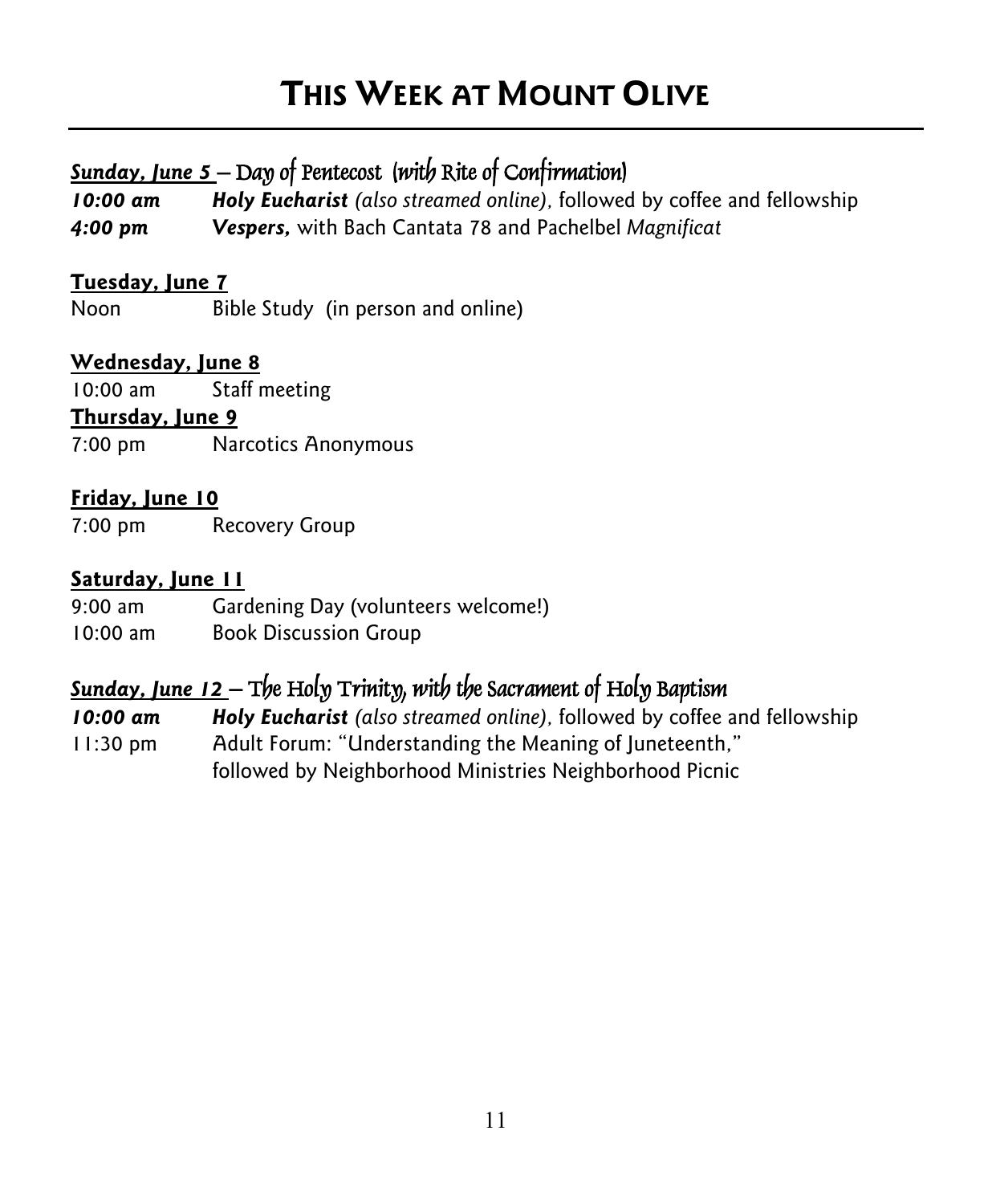#### **OUR LIFE TOGETHER**

- **Please pray throughout the week for the following persons:** Pat Spaulding; Julia Adams; Joe & Elizabeth Beissel, Dennis Bidwell; Mary Dodgson; Nancy Flatgard; Leila Froehlich; Leanna Kloempken; Mary Lee; Carla Manuel; Carolyn Mowery; Rhoda Nelson; George Oelfke; Jerry Ostlund; Russ Pearson; John Salveson; Pariann Schenk; James Wilkes; the family of Jake and Dannielle Lerum, relatives of Nancy Anderson; Tommie and Susie Hunter, Danna Nelson, Gerry Coleman, friends of Jim Bargmann; Tom McCarr, friend of Keith Bartz; Sheryl Greife, friend of Sabrina Bipes; Cassandra Thompson, friend of Al Bostelmann; Sara Brunette, daughter-in-law of CJ Brunette; Arthur Kaemmer, friend of David Bryce; Lela Frazier, sister of Irene Campbell; Mattisyn, friend of Kat Campbell Johnson; Kristin Eklund, Greg Eklund, and Lois Eklund, daughter, daughter-in-law, and son of Harry & Jeanette Eklund; Aimee Engebretson; Joyce Schoenfield, sister of Marilyn Gebauer; Joe & Brenda Patnaude, friends of Tom Graves & Ginny Agresti; David G. Gutierrez, Sr., Chris and David Gutierrez, Jr., father and brothers of Consuelo Gutierrez-Crosby; Mark Kiefer, cousin of Bjorn Gustafson; Carol Halter (missionary in Hong Kong), friend of Eunice Hafemeister; Cat Robinette, friend of Emily Hellerich; Maribeth, friend of Peggy Hoeft; Ethan Holtmeier, grandson of Patsy & John Holtmeier; Steve Horsfield, friend of Mount Olive; Tami Huisinga, relative of Wes Huisinga; Craig Cunningham, brother-in-law of Brian Jacobs; Marvolyn Refsland and Michael Uthe, cousin and friend of Mary Rose Kaliher; Kevin Lyndsley, former member of Mount Olive; Barbara Dahl, sister of Carla Manuel; Dani Olson, Harper Linquist, Steve Camper, relatives and friend of Julie Manuel; Jan McCuen, mother of Matt McCuen; Brad Krider, friend of Rachel Meurett; John Lee Molbert, father of Chandler Molbert; Stan & Darlene Nelson, parents of Brad Nelson; Martha Johnson, sister of Rhoda Nelson and aunt of Sherry Nelson; Kathleen Austad, sister of Jerry Ostlund; Vince DeLusia and Chris Hoff, friend and cousin of Cynthia Prosek; Sue Smith and Steve Swanson, friends of Dwight Penas & Kathy Thurston; Jolie Melana Meshbesher, friend of Robin Rayfield; Leila Jeffers, mother of Lynn and Lisa Ruff; Miranda Alvis, niece of Tim Sneer; Carrie, friend of Paul & Melissa Stone; Mary Peterson, friend of Kathy Thurston; David Duran, friend of Kevin Vazquez; Andrew Wiechman, son of Grace Wiechman; Julius Underwood, grandson of James Wilkes; Pat Faunce, friend of Eric Zander; Tommie & Susie Hunter; Barbara C. Johnson, friends of Mount Olive.
- **For those celebrating their baptism anniversaries this week:** Leonard Berka, Elizabeth Bartz, James Cherwien, Stephen Berg, Gene Janssen, David Molvik, Claudia Beck,Jeanette Eklund, Ellen Kormanik, and Janis Tietz.
- **Prayers** for all in the health care system here and around the world who put their lives at risk to care for those infected with COVID-19 and caring for all others who are ill as well.
- **Our continual prayers are offered for peace:** We pray for all of the world's governments, leaders and peoples, especially for those who work overseas toward peace: Solveig & Philip, daughter and son-in-law of Karen Johnson; and Tyson Crosby, relative of the Crosby family.
- **We remember the saints who have gone before us:**  *The commemorations are listed on back of worship folder.*